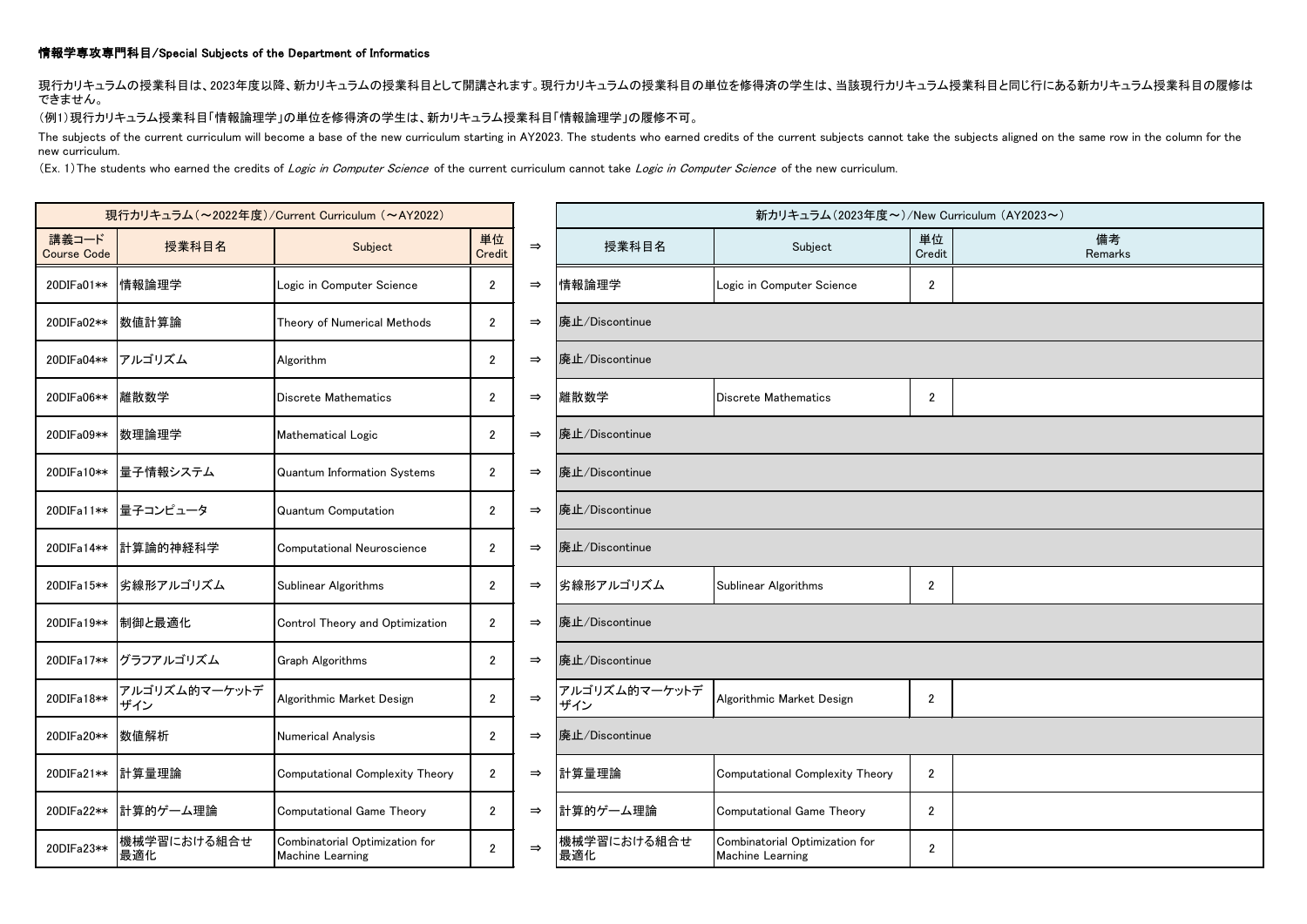|                             |                         | 現行カリキュラム (~2022年度)/Current Curriculum (~AY2022)    |                       | 新カリキュラム (2023年度~)/New              |                |                                              |                |  |  |
|-----------------------------|-------------------------|----------------------------------------------------|-----------------------|------------------------------------|----------------|----------------------------------------------|----------------|--|--|
| 講義コード<br><b>Course Code</b> | 授業科目名                   | Subject                                            |                       | $\Rightarrow$                      | 授業科目名          | Subject                                      | 単1<br>Cre      |  |  |
| 20DIFb01**                  | 計算機システム設計論              | Computer System Design                             | 2                     | $\Rightarrow$                      | 計算機システム設計論     | Computer System Design                       | 2              |  |  |
| 20DIFb02**                  | 情報通信システム論               | Information and Communication<br>Systems           | $\overline{2}$        | $\Rightarrow$                      | 情報通信システム論      | Information and Communication<br>Systems     | 2              |  |  |
| 20DIFc01**                  | 分散システム                  | <b>Distributed Systems</b>                         | $\mathbf{2}$          | $\Rightarrow$                      | 分散システム         | <b>Distributed Systems</b>                   | $\overline{2}$ |  |  |
| 20DIFc02**                  | データエ学                   | Data Engineering                                   | $\mathbf{2}$          | $\Rightarrow$                      | 廃止/Discontinue |                                              |                |  |  |
| 20DIFc03**                  | ソフトウェアエ学                | Software Engineering                               | $\mathbf{2}$          | $\Rightarrow$                      | ソフトウェアエ学       | Software Engineering                         | $\overline{2}$ |  |  |
| 20DIFc05**                  | 確率的情報処理                 | Probabilistic Models in Informatics                | $\mathbf{2}$          | $\Rightarrow$                      | 確率的情報処理        | Probabilistic Models in Informatics          | 2              |  |  |
| 20DIFc18**                  | データベース基礎論               | Database Theory                                    | $\mathbf{2}$          | データベース基礎論<br>$\Rightarrow$         |                | Database Theory                              | $\overline{2}$ |  |  |
| 20DIFc10**                  | プログラム構造論                | Mathematical Structures in<br>Programming          | $\overline{2}$        | $\Rightarrow$                      | 廃止/Discontinue |                                              |                |  |  |
| 20DIFc13**                  | 計算機言語理論                 | Programming Languages and Theory                   | $\mathbf{2}$          | $\Rightarrow$                      | 計算機言語理論        | Programming Languages and Theory             | 2              |  |  |
| 20DIFc15**                  | 形式手法における数理的構            | Mathematical Structures in Formal<br>Methods       | $\overline{2}$        | 形式手法における数理的構<br>$\Rightarrow$<br>造 |                | Mathematical Structures in Formal<br>Methods |                |  |  |
| 20DIFc16**                  | 物理情報システムのための<br>形式手法    | Formal Methods for Cyber-Physical<br>Systems       | $\mathbf{2}^{\prime}$ | $\Rightarrow$                      | 廃止/Discontinue |                                              |                |  |  |
| 20DIFc17**                  | ソフトウェア検証論               | Software Verification                              | $\overline{2}$        | $\Rightarrow$                      | ソフトウェア検証論      | Software Verification                        | $\overline{2}$ |  |  |
| 20DIFc19**                  | 組込みリアルタイムシステム           | Embedded Real-Time Systems                         | $\mathbf{2}^{\prime}$ | $\Rightarrow$                      | 組込みリアルタイムシステム  | Embedded Real-Time Systems                   | $\overline{2}$ |  |  |
| 20DIFd02**                  | メディア処理基礎                | Fundamentals of Media Processing                   | $\mathbf{2}$          | $\Rightarrow$                      | メディア処理基礎       | Fundamentals of Media Processing             | $\overline{2}$ |  |  |
| 20DIFd03**                  | メディア処理応用                | Applications of Multimedia<br>Processing           | $\mathbf{2}$          | $\Rightarrow$                      | メディア処理応用       | Applications of Multimedia<br>Processing     | $\overline{2}$ |  |  |
| 20DIFd04**                  | インタラクティブメディア            | Interactive Media                                  | $\mathbf{2}$          | $\Rightarrow$                      | インタラクティブメディア   | Interactive Media                            | 2              |  |  |
| 20DIFe01**                  | 人工知能基礎論                 | Logical Foundations for Artificial<br>Intelligence | $\overline{2}$        | $\Rightarrow$                      | 廃止/Discontinue |                                              |                |  |  |
| 20DIFe02**                  | 推論科学                    | Reasoning Science                                  | $\mathbf{2}$          | $\Rightarrow$                      | 廃止/Discontinue |                                              |                |  |  |
| 20DIFe03**                  | 知識共有システム                | Knowledge Sharing System                           | $\overline{2}$        | 知識共有システム<br>$\Rightarrow$          |                | Knowledge Sharing System                     | $\overline{2}$ |  |  |
| 20DIFe04**                  | ヒューマンエージェント<br>インタラクション | Human-Agent Interaction                            | $\mathbf{2}$          | $\Rightarrow$                      | 廃止/Discontinue |                                              |                |  |  |

| 現行カリキュラム(~2022年度)/Current Curriculum (~AY2022) |                         |                                                    |                |               | 新カリキュラム(2023年度~)/New Curriculum (AY2023~) |                                              |                |               |  |  |
|------------------------------------------------|-------------------------|----------------------------------------------------|----------------|---------------|-------------------------------------------|----------------------------------------------|----------------|---------------|--|--|
|                                                | 授業科目名                   | Subject                                            | 単位<br>Credit   | $\Rightarrow$ | 授業科目名                                     | Subject                                      | 単位<br>Credit   | 備考<br>Remarks |  |  |
|                                                | 計算機システム設計論              | Computer System Design                             | $\overline{2}$ | $\Rightarrow$ | 計算機システム設計論                                | Computer System Design                       | $\mathbf{2}$   |               |  |  |
|                                                | 情報通信システム論               | Information and Communication<br>Systems           | $\overline{2}$ | $\Rightarrow$ | 情報通信システム論                                 | Information and Communication<br>Systems     | $\overline{2}$ |               |  |  |
|                                                | 分散システム                  | Distributed Systems                                | $\mathbf{2}$   | $\Rightarrow$ | 分散システム                                    | <b>Distributed Systems</b>                   | $\mathbf{2}$   |               |  |  |
|                                                | データエ学                   | Data Engineering                                   | $\overline{2}$ | $\Rightarrow$ | 廃止/Discontinue                            |                                              |                |               |  |  |
|                                                | ソフトウェアエ学                | Software Engineering                               | $\overline{2}$ | $\Rightarrow$ | ソフトウェアエ学                                  | Software Engineering                         | $\overline{2}$ |               |  |  |
|                                                | 確率的情報処理                 | Probabilistic Models in Informatics                | $\overline{2}$ | $\Rightarrow$ | 確率的情報処理                                   | Probabilistic Models in Informatics          | $\overline{2}$ |               |  |  |
|                                                | データベース基礎論               | Database Theory                                    | $\overline{2}$ | $\Rightarrow$ | データベース基礎論                                 | Database Theory                              | $\overline{2}$ |               |  |  |
|                                                | プログラム構造論                | Mathematical Structures in<br>Programming          | $\overline{2}$ | $\Rightarrow$ | 廃止/Discontinue                            |                                              |                |               |  |  |
|                                                | 計算機言語理論                 | Programming Languages and Theory                   | $\overline{2}$ | $\Rightarrow$ | 計算機言語理論                                   | Programming Languages and Theory             | $\overline{2}$ |               |  |  |
|                                                | 形式手法における数理的構<br>造       | Mathematical Structures in Formal<br>Methods       | $\overline{2}$ | $\Rightarrow$ | 形式手法における数理的構                              | Mathematical Structures in Formal<br>Methods | $\overline{2}$ |               |  |  |
|                                                | 物理情報システムのための<br>形式手法    | Formal Methods for Cyber-Physical<br>Systems       | $\overline{2}$ | $\Rightarrow$ | 廃止/Discontinue                            |                                              |                |               |  |  |
|                                                | ソフトウェア検証論               | Software Verification                              | $\overline{2}$ | $\Rightarrow$ | ソフトウェア検証論                                 | Software Verification                        | $\overline{2}$ |               |  |  |
|                                                | 組込みリアルタイムシステム           | Embedded Real-Time Systems                         | $\overline{2}$ | $\Rightarrow$ |                                           | 組込みリアルタイムシステム   Embedded Real-Time Systems   | $\overline{2}$ |               |  |  |
|                                                | メディア処理基礎                | Fundamentals of Media Processing                   | $\overline{2}$ | $\Rightarrow$ | メディア処理基礎                                  | Fundamentals of Media Processing             | $\overline{2}$ |               |  |  |
|                                                | ◦ ┃メディア処理応用             | Applications of Multimedia<br>Processing           | $\overline{2}$ | $\Rightarrow$ | メディア処理応用                                  | Applications of Multimedia<br>Processing     | $\overline{2}$ |               |  |  |
|                                                | インタラクティブメディア            | Interactive Media                                  | $\overline{2}$ | $\Rightarrow$ | インタラクティブメディア                              | Interactive Media                            | $\mathbf{2}$   |               |  |  |
|                                                | 人工知能基礎論                 | Logical Foundations for Artificial<br>Intelligence | $\overline{2}$ | $\Rightarrow$ | 廃止/Discontinue                            |                                              |                |               |  |  |
|                                                | 推論科学                    | Reasoning Science                                  | $\overline{2}$ | $\Rightarrow$ | 廃止/Discontinue                            |                                              |                |               |  |  |
|                                                | 知識共有システム                | Knowledge Sharing System                           | $\mathbf{2}$   | $\Rightarrow$ | 知識共有システム                                  | Knowledge Sharing System                     | $\mathbf{2}$   |               |  |  |
|                                                | ヒューマンエージェント<br>インタラクション | Human-Agent Interaction                            | $\overline{2}$ | $\Rightarrow$ | 廃止/Discontinue                            |                                              |                |               |  |  |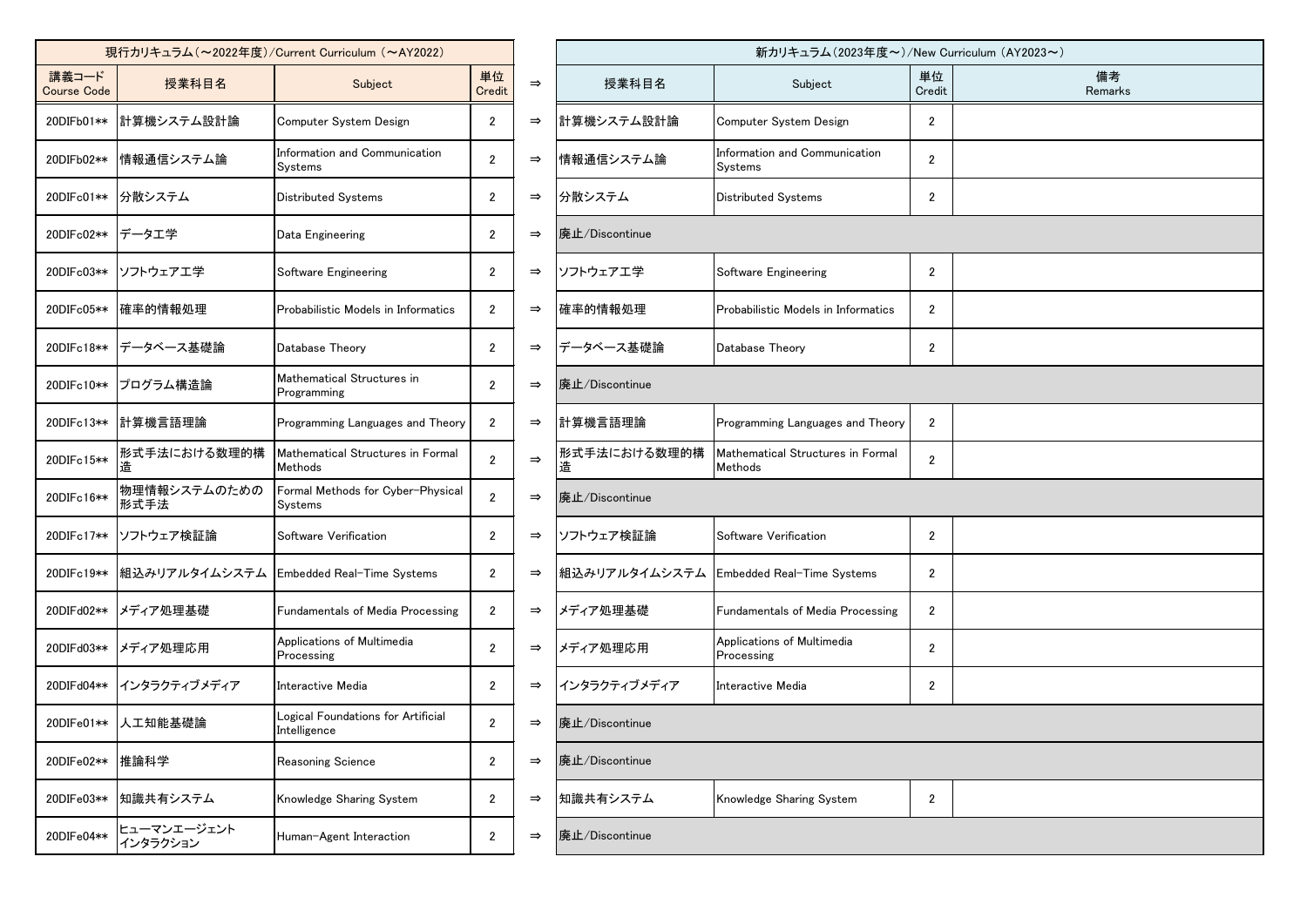|                                      |               | 現行カリキュラム (~2022年度)/Current Curriculum (~AY2022)         |                       | 新カリキュラム(2023年度~)/New |                |                                                         |                |  |
|--------------------------------------|---------------|---------------------------------------------------------|-----------------------|----------------------|----------------|---------------------------------------------------------|----------------|--|
| 講義コード<br>授業科目名<br><b>Course Code</b> |               | Subject                                                 | 単位<br>Credit          | $\Rightarrow$        | 授業科目名          | Subject                                                 | 単1<br>Cre      |  |
| 20DIFe06**                           | 機械学習          | <b>Machine Learning</b>                                 | 2                     | $\Rightarrow$        | 機械学習           | <b>Machine Learning</b>                                 | 2              |  |
| 20DIFe16**                           | ロボット情報学       | Robot Informatics                                       | $\mathbf{2}^{\prime}$ | $\Rightarrow$        | ロボット情報学        | Robot Informatics                                       | 2              |  |
| 20DIFe08**                           | 自然言語処理        | Natural Language Processing                             | $\mathbf{2}$          | $\Rightarrow$        | 自然言語処理         | Natural Language Processing                             | 2              |  |
| 20DIFe12**                           | コミュニケーション環境論  | <b>Communication Environments</b>                       | $\mathbf{2}$          | $\Rightarrow$        | コミュニケーション環境論   | <b>Communication Environments</b>                       | 2              |  |
| 20DIFe15**                           | データマイニング      | Data Mining                                             | $\mathbf{2}^{\circ}$  | $\Rightarrow$        | データマイニング       | Data Mining                                             | 2              |  |
| 20DIFe19**                           | 深層学習          | Deep Learning                                           | $\mathbf{2}$          | $\Rightarrow$        | 深層学習           | Deep Learning                                           | 2              |  |
| 20DIFe18**                           | 計算社会科学        | <b>Computational Social Science</b>                     | $\mathbf{2}$          | $\Rightarrow$        | 計算社会科学         | <b>Computational Social Science</b>                     | $\overline{2}$ |  |
| 20DIFf01**                           | ディジタルパブリケーション | <b>Digital Publications</b>                             | $\mathbf{2}$          | $\Rightarrow$        | 廃止/Discontinue |                                                         |                |  |
| 20DIFf02**                           | 情報検索          | <b>Information Retrieval</b>                            | $\mathbf{2}$          | $\Rightarrow$        | 廃止/Discontinue |                                                         |                |  |
| 20DIFf07**                           | 科学計量学         | Methodology of Scientometrics                           | $\mathbf{2}$          | $\Rightarrow$        | 科学計量学          | Methodology of Scientometrics                           | 2              |  |
| 20DIFf08**                           | ICTビジネス論      | <b>ICT-enabled Business</b>                             | $\mathbf{2}$          | $\Rightarrow$        | ICTビジネス論       | <b>ICT-enabled Business</b>                             | $\overline{2}$ |  |
| 20DIFf11**                           | 情報環境統計論       | Introduction to Statistical Methods<br>in Bibliometrics | $\overline{2}$        | $\Rightarrow$        | 情報環境統計論        | Introduction to Statistical Methods<br>in Bibliometrics | $\overline{2}$ |  |
| 90DIFg01**                           | 情報学特別実験研究IA   | Research in Informatics for Ph.D.<br>thesis IA          | $\mathbf{1}$          | $\Rightarrow$        | 先端学術院特別研究IA    | Dissertation Work in Advanced<br>Studies I A            | $\overline{2}$ |  |
| 90DIFg02**                           | 情報学特別実験研究IB   | Research in Informatics for Ph.D.<br>thesis IB          | $\mathbf{1}$          | $\Rightarrow$        | 先端学術院特別研究IB    | Dissertation Work in Advanced<br>Studies I B            | 2              |  |
| 90DIFg03**                           | 情報学特別実験研究IA   | Research in Informatics for Ph.D.<br>thesis II A        | $\mathbf{1}$          | $\Rightarrow$        | 先端学術院特別研究IA    | Dissertation Work in Advanced<br>Studies II A           | $\overline{2}$ |  |
| 90DIFg04**                           | 情報学特別実験研究IIB  | Research in Informatics for Ph.D.<br>thesis $I\!I B$    |                       | $\Rightarrow$        | 先端学術院特別研究 IIB  | Dissertation Work in Advanced<br>Studies II B           | $\overline{2}$ |  |
| 90DIFg05**                           | 情報学特別実験研究ⅢA   | Research in Informatics for Ph.D.<br>thesis III A       | 1                     | $\Rightarrow$        | 先端学術院特別研究ⅢA    | Dissertation Work in Advanced<br>Studies III A          | $\overline{2}$ |  |
| 90DIFg06**                           | 情報学特別実験研究ⅢB   | Research in Informatics for Ph.D.<br>thesis $I\!I\!I B$ | 1                     | $\Rightarrow$        | 先端学術院特別研究ⅢB    | Dissertation Work in Advanced<br>Studies IIB            | $\overline{2}$ |  |
| 90DIFg07**                           | 情報学特別実験研究IVA  | Research in Informatics for Ph.D.<br>thesis IVA         | $\mathbf{1}$          | $\Rightarrow$        | 先端学術院特別研究IVA   | Dissertation Work in Advanced<br>Studies IVA            | $\overline{2}$ |  |
| 90DIFg08**                           | 情報学特別実験研究IVB  | Research in Informatics for Ph.D.<br>thesis IVB         | 1                     | $\Rightarrow$        | 先端学術院特別研究IVB   | Dissertation Work in Advanced<br>Studies IVB            | $\overline{2}$ |  |
|                                      |               |                                                         |                       |                      |                |                                                         |                |  |

| 現行カリキュラム (~2022年度)/Current Curriculum (~AY2022) |                            |                                                         |                |               | 新カリキュラム (2023年度~)/New Curriculum (AY2023~) |                                                         |                |                                               |  |  |
|-------------------------------------------------|----------------------------|---------------------------------------------------------|----------------|---------------|--------------------------------------------|---------------------------------------------------------|----------------|-----------------------------------------------|--|--|
| 講義コード<br>Course Code                            | 授業科目名                      | Subject                                                 | 単位<br>Credit   | $\Rightarrow$ | 授業科目名                                      | Subject                                                 | 単位<br>Credit   | 備考<br>Remarks                                 |  |  |
| 20DIFe06**                                      | 機械学習                       | Machine Learning                                        | $\overline{2}$ | $\Rightarrow$ | <del>機械学習</del>                            | <del>Machine Learning</del>                             | $\overline{2}$ | 廃止/Discontinue[2022.4.12修正/2022.4.12 Revised] |  |  |
|                                                 | 20DIFe16** ロボット情報学         | Robot Informatics                                       | $\overline{2}$ | $\Rightarrow$ | ロボット情報学                                    | Robot Informatics                                       | $\mathbf{2}$   |                                               |  |  |
| 20DIFe08**                                      | 自然言語処理                     | Natural Language Processing                             | $\overline{2}$ | $\Rightarrow$ | 自然言語処理                                     | Natural Language Processing                             | $\overline{2}$ |                                               |  |  |
| 20DIFe12**                                      | コミュニケーション環境論               | <b>Communication Environments</b>                       | $\overline{2}$ | $\Rightarrow$ | コミュニケーション環境論                               | <b>Communication Environments</b>                       | $\overline{2}$ |                                               |  |  |
| 20DIFe15**                                      | データマイニング                   | Data Mining                                             | $\overline{2}$ | $\Rightarrow$ | データマイニング                                   | Data Mining                                             | $\mathbf{2}$   |                                               |  |  |
| 20DIFe19**  深層学習                                |                            | Deep Learning                                           | $\overline{2}$ | $\Rightarrow$ | 深層学習                                       | Deep Learning                                           | $\overline{2}$ |                                               |  |  |
|                                                 | 20DIFe18** 計算社会科学          | <b>Computational Social Science</b>                     | $\overline{2}$ | $\Rightarrow$ | 計算社会科学                                     | <b>Computational Social Science</b>                     | $\mathbf{2}$   |                                               |  |  |
| 20DIFf01**                                      | ディジタルパブリケーション              | Digital Publications                                    | $\overline{2}$ | $\Rightarrow$ | 廃止/Discontinue                             |                                                         |                |                                               |  |  |
| 20DIFf02**                                      | 情報検索                       | <b>Information Retrieval</b>                            | $\overline{2}$ | $\Rightarrow$ | 廃止/Discontinue                             |                                                         |                |                                               |  |  |
| 20DIFf07**                                      | 科学計量学                      | Methodology of Scientometrics                           | $\overline{2}$ | $\Rightarrow$ | 科学計量学                                      | Methodology of Scientometrics                           | $\overline{2}$ |                                               |  |  |
| 20DIFf08**                                      | ICTビジネス論                   | <b>ICT-enabled Business</b>                             | $\overline{2}$ | $\Rightarrow$ | ICTビジネス論                                   | lCT−enabled Business                                    | $\overline{2}$ |                                               |  |  |
| 20DIFf11**                                      | 情報環境統計論                    | Introduction to Statistical Methods<br>in Bibliometrics | $\overline{2}$ | $\Rightarrow$ | 情報環境統計論                                    | Introduction to Statistical Methods<br>in Bibliometrics | $\overline{2}$ |                                               |  |  |
|                                                 | 90DIFg01** 情報学特別実験研究 I A   | Research in Informatics for Ph.D.<br>thesis IA          |                | $\Rightarrow$ | 先端学術院特別研究IA                                | Dissertation Work in Advanced<br>Studies I A            | $\overline{2}$ |                                               |  |  |
| 90DIFg02**                                      | 情報学特別実験研究IB                | Research in Informatics for Ph.D.<br>thesis IB          |                | $\Rightarrow$ | 先端学術院特別研究IB                                | Dissertation Work in Advanced<br>Studies I B            | $\overline{2}$ |                                               |  |  |
|                                                 | 90DIFg03**  情報学特別実験研究 II A | Research in Informatics for Ph.D.<br>thesis II A        |                | $\Rightarrow$ | 先端学術院特別研究IA                                | Dissertation Work in Advanced<br>Studies II A           | $\overline{2}$ |                                               |  |  |
| 90DIFg04**                                      | │情報学特別実験研究ⅡB               | Research in Informatics for Ph.D.<br>thesis IIB         |                | $\Rightarrow$ | 先端学術院特別研究IB                                | Dissertation Work in Advanced<br>Studies II B           | $\overline{2}$ |                                               |  |  |
| 90DIFg05**                                      | 情報学特別実験研究ⅢA                | Research in Informatics for Ph.D.<br>thesis III A       |                | $\Rightarrow$ | 先端学術院特別研究ⅢA                                | Dissertation Work in Advanced<br>Studies III A          | $\overline{2}$ |                                               |  |  |
| 90DIFg06**                                      | 情報学特別実験研究ⅢB                | Research in Informatics for Ph.D.<br>thesis IIIB        |                | $\Rightarrow$ | 先端学術院特別研究ⅢB                                | Dissertation Work in Advanced<br>Studies IIIB           | $\mathbf{2}$   |                                               |  |  |
| 90DIFg07**                                      | 情報学特別実験研究IVA               | Research in Informatics for Ph.D.<br>thesis IVA         |                | $\Rightarrow$ | 先端学術院特別研究IVA                               | Dissertation Work in Advanced<br>Studies IVA            | $\mathbf{2}$   |                                               |  |  |
| 90DIFg08**                                      | 情報学特別実験研究IVB               | Research in Informatics for Ph.D.<br>thesis IVB         |                | $\Rightarrow$ | 先端学術院特別研究IVB                               | Dissertation Work in Advanced<br>Studies IVB            | $\overline{2}$ |                                               |  |  |
|                                                 |                            |                                                         |                |               |                                            |                                                         |                |                                               |  |  |